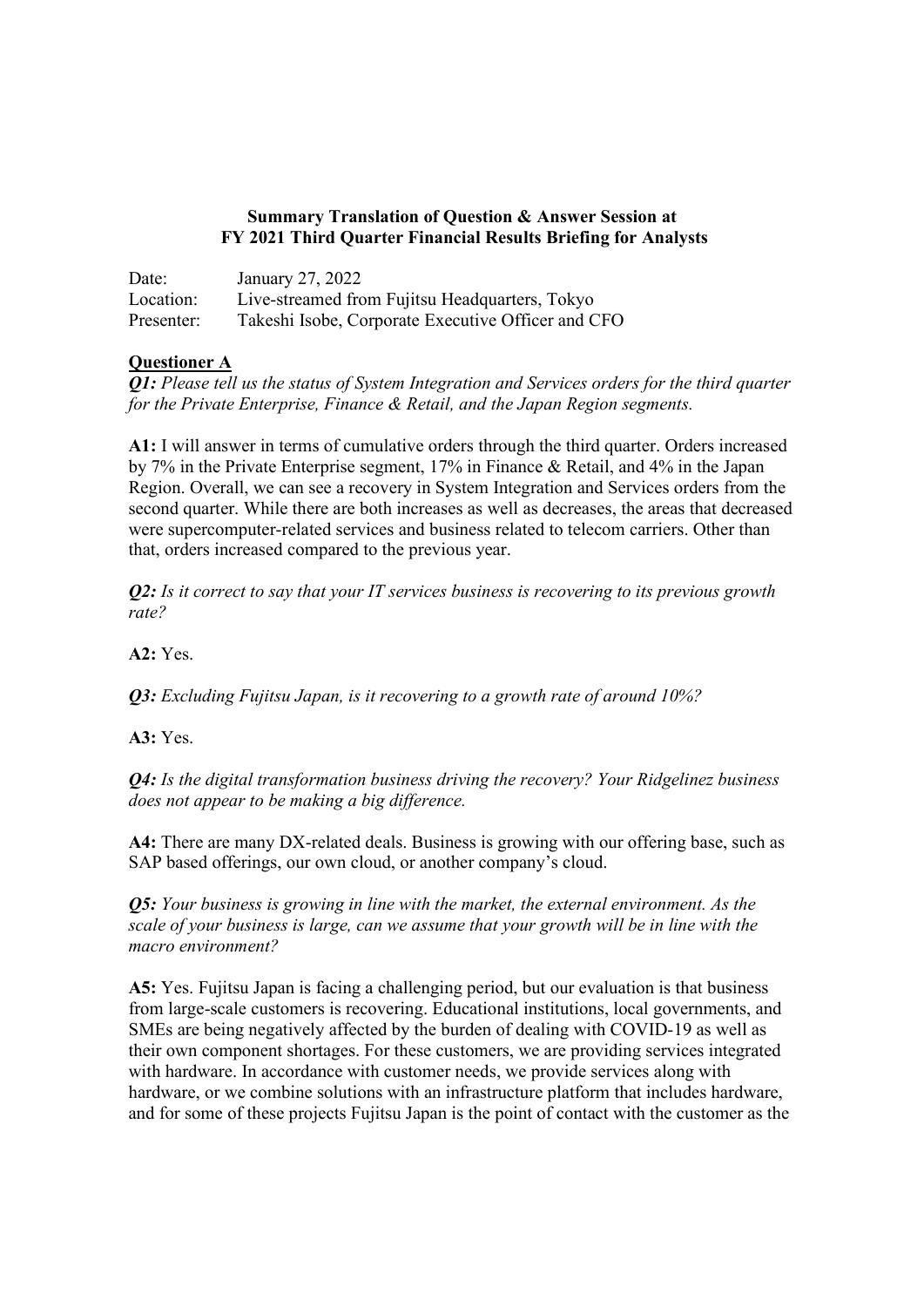sales company. Although our business in services with integrated hardware is weak right now, our pure services business is growing. The market recovery for SMEs, local governments, and educational institutions has been slow, and the category of products that has been struggling is hardware. Local governments are expressing enthusiasm about the move toward standardization, and we would like to provide leadership in this area. However, at present, we get the impression that local government is still a little bit reluctant in moving toward standardization.

## **Questioner B**

*Q1: To achieve your target operating profit margin of 10% in your medium-term plan during the next fiscal year, you will need to significantly increase your profit, but what will be the factor that enables you to increase your profits?*

**A1:** At the start of this fiscal year, our plan called for 240.0 billion yen in operating profit from Technology Solutions for this fiscal year, with a big increase in the next fiscal year to 350.0 billion yen. Compared to the previous fiscal year, our plan for this fiscal year called for a roughly 50.0 billion yen increase in profit from higher revenue, another roughly 50.0 billion yen increase in profit from margin improvements, and a decrease in profit of about 50.0 billion yen from higher growth investments, for a net total increase in profit of about 50.0 billion. However, factors such as the global chip shortage have negatively impacted our results. For the next fiscal year we are planning a further increase in profits of about 100.0 billion yen from this fiscal year, with 50.0 billion yen in higher profits from an increase in revenue, and another 50.0 billion yen in higher profits from margin improvements, including improvements resulting from our growth investments. Because growth investments in fiscal 2022 would be at or slightly lower than the level for fiscal 2021, the negative drag would be eliminated next fiscal year. Some growth investments produce immediate effects, and some do not. From this fiscal year into next fiscal year, we are incurring expenses for investments in areas including borderless offices, office relocations, measures to enhance our office environment, and transformations in the ways we work. However, we expect to see some positive effects from these investments such as reduced rental expenses during the next fiscal year. I would like to provide a detailed explanation at the time we present our financial forecast for fiscal 2022.

## *Q2: Please tell us your thoughts about your equity holdings in Shinko Electric Industries, Fujitsu General, and Socionext.*

**A2:** There has been no change at all in our direction to concentrate our management resources on Technology Solutions and make our non-core businesses stand on their own as independent entities. We are considering various approaches, including partnerships to further strengthen our independent businesses, at a timing that offers us the maximum value. We may be taking some time in making decisions in these areas, as you seem to indicate, but please understand that we are unable to comment on detailed plans or how far along we may be in negotiations. We are moving forward while keeping a close eye on our demand for funds, such as for growth investments.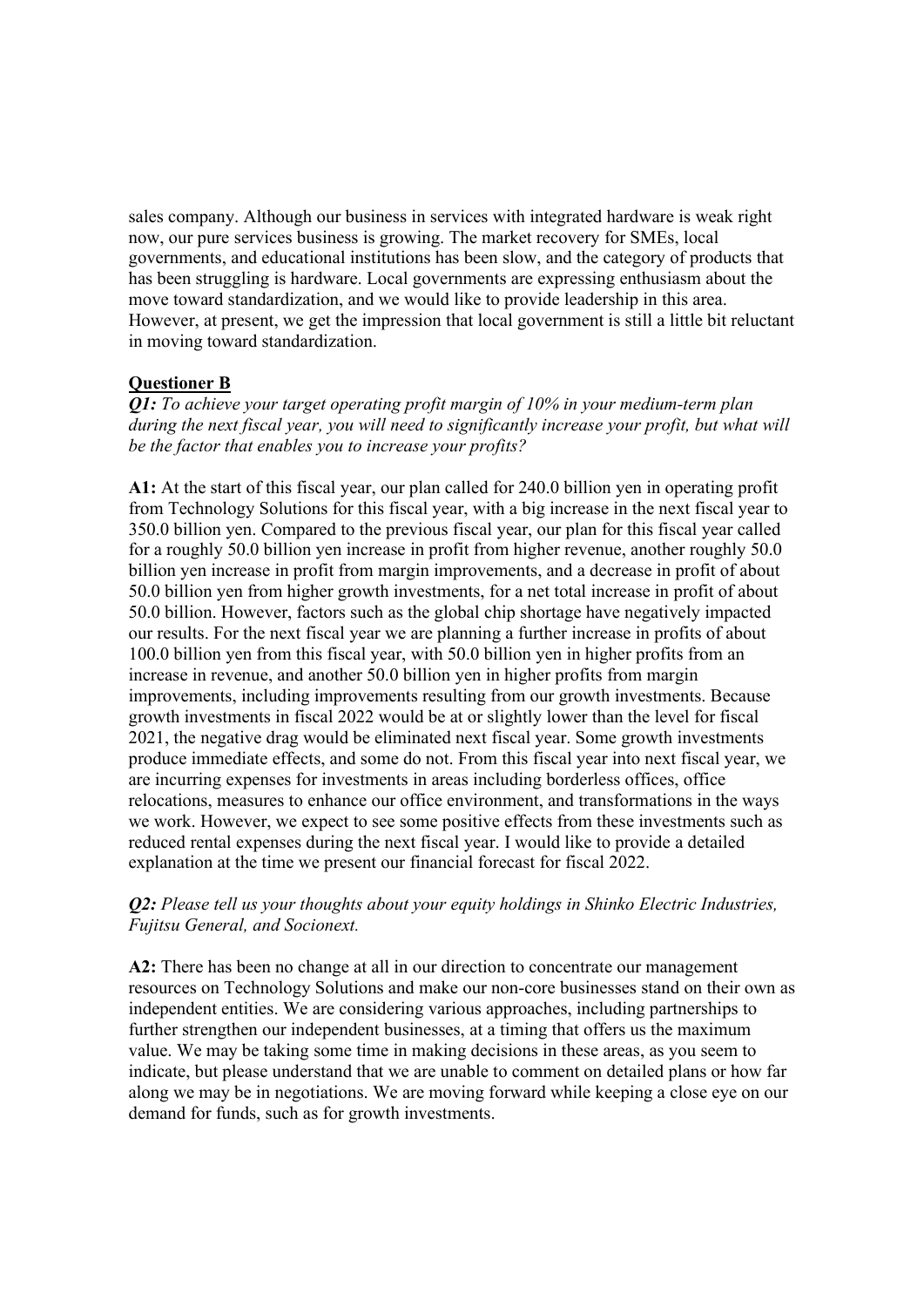# **Questioner C**

*Q1: In your full-year financial forecast, you made adjustments to figures within your segments, but the adjustments you made at the time of your second quarter financial results announcement and the adjustments you have made this time seem to me to be of a different nature. Last time, when you lowered your forecast for Technology Solutions, I had the impression you were creating a buffer, but this time you have seemed to factor in the real impact of such factors as the global chip shortage and made more significant downward adjustments. Is this the case? In addition, is there the possibility that your performance could exceed your forecast?*

**A1:** That is correct. The revisions we made at the time of the second quarter financial results announcement took into account that performance in Device Solutions was exceeding our expectations, and that the risk of the global chip supply shortage was further increasing, even in the face of our countermeasures. Due to the uncertainty stemming from that risk, we did not have the confidence to make upward revisions. At the end of the third quarter, however, the chip shortage is having an even greater impact than we anticipated. In particular, costs for components have increased significantly. We couldn't compensate for this internally and ultimately had to issue a press release earlier in January announcing price increases for our x86 servers. In addition, as the recovery in our business related to SMEs, local governments, and educational institutions has been much slower than anticipated, we made downward revisions to Technology Solutions based on the actual situation. Internally we are taking further measures to get back to our planned scenario, but we had to adjust our expectations in accordance with the current actual situation. Of course we are working hard to try to exceed our forecast, but we feel that our forecast is reflecting actual current trends.

*Q2: It seems to me that you face considerable obstacles in meeting your financial plan for the fourth quarter. While there is a possibility that Shinko Electric Industries could further exceed its fourth quarter plan, I think there may be concerns that System Platforms and Solutions and Services may fall short of the plan. What plan do you have to meet your targets?*

**A2:** What you say is correct. However, on the other hand, in our projections for the fourth quarter of fiscal 2021, we see a rebound in orders, particularly large-scale orders, primarily for System Integration and Services, from customers in industry segments including manufacturing, mobility, and the public sector. I had previously mentioned that we expected a large number of projects in the second half of the fiscal year, and the number of orders we already received and are about to receive is increasing. As long as we make sure not to lose these orders, we should be able to fully meet our targets. In addition, although we are not planning to limit our growth investments, conditions are very difficult, and we are doing thorough checks of each item, including our planned expenses and investments, and determine whether it is necessary and whether the scale of the spending is appropriate. Right now it is extremely difficult to predict future circumstances, due to the spread of the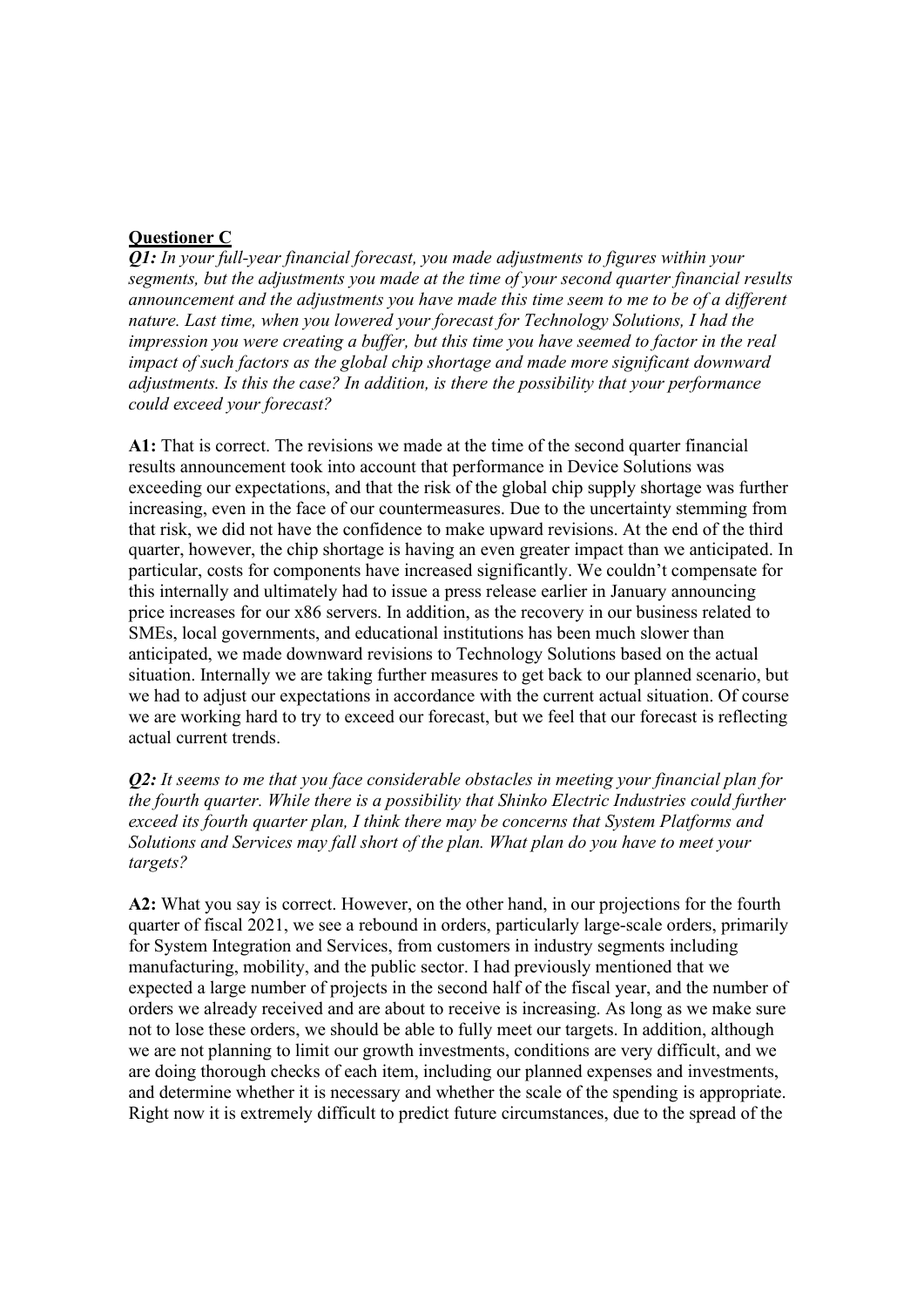COVID-19 omicron variant, the impact of the global chip shortage, and, even beyond that, international tensions and interest rate policy. However, at the present time, we think we can meet our full-year targets with the elements I just mentioned and move forward on investments that will lead to growth during the next fiscal year and beyond.

*Q3: The global chip shortage led to a decline in operating profit in the third quarter by 11.9 billion yen. In light of this, does your full-year plan reflect the net amount based on the effects of the countermeasures you just explained? Or should we assume it reflects the gross impact, without taking these countermeasures into account?*

**A3:** It is the net amount.

## **Questioner D**

*Q1. With regard to the impact of components, could you explain to us to what extent the inability to procure components and the increased prices of the components respectively impacted your results? Assuming that sales that couldn't be generated this year due to the inability to procure components will slide into the next fiscal year, the final impact would be more or less zero in the end. On the other hand, for cases where component prices have increased, your company is also raising prices, so I think things should gradually ease up as we head into the next period. Please tell us about your expectations for these factors for both this period and the next period.*

**A1.** Our impression is that the volume of sales that were delayed due to delays in component supplies amounts to about 100 billion yen for the year. At the same time, there was a question earlier about whether this is net or gross. Of that negative 100 billion yen, we have been able to recover a bit less than 40 billion yen. For the temporarily delayed sales, we will see some recovery from sales that slipped from the first half to the third or fourth quarter, for example. However, please note that there remains a difference of around 60 billion yen due to the sales we couldn't recover. Then there is also the impact of cost increases, but we are offsetting the amount of the cost increases by transferring that amount to our prices, so this factor has had a negative impact of less than 10 billion yen on our operating profit. The increases in costs for substitute components is happening first, so our price transfers always end up trailing behind. Although we are adjusting our prices in order to recover the losses, we will not be able to cover the full amount of the losses this fiscal year. Providing that the procurement costs do not further increase, we will proceed on the assumption that we well be able to make up the gap during the next fiscal year based on our current price revisions. This is how we see this fiscal year.

*Q2. I would like to ask about potential sources of uncertainty in achieving your goals for the year. I think that you are assuming growth of about 14% in sales for Solutions/Services in Technology Solutions for the fourth quarter compared to the previous year. At the same time, I think there is still a lack of clarity about the impact of component supplies as well, so could you tell us about where the factors of uncertainty are in your current pipeline, or*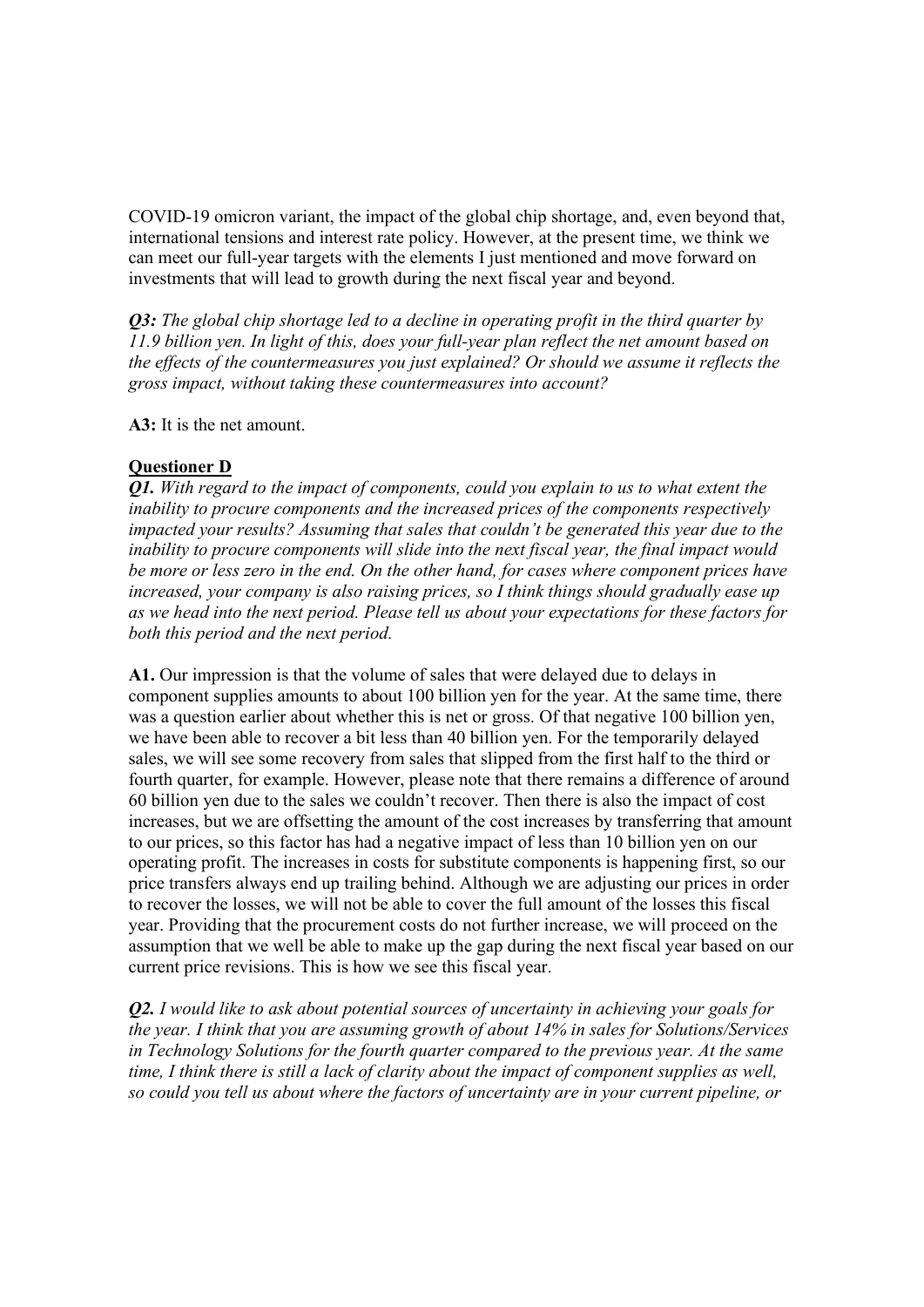#### *in business deal opportunities you are counting on to achieve your management goal for the year?*

**A2***.* There are only two or three months left in this fiscal year, so we have some idea of the balance of orders and the pipeline. If we can properly convert those orders in the pipeline to sales without tripping at the finish line, I think we will achieve the revenue scale we need. Projects are, however, quite concentrated in the fourth quarter of this fiscal year, so we are working hard to not drop the ball at the finish line due to some sort of unpredictable troubles. As the level of revenue in the fourth quarter will be extremely high, and there will also be a large number of SI projects, we will work to ensure that there are no unprofitable projects. Regarding the components issue that has already been mentioned in an earlier question, there have been negative factors as shortages of some components, as well as a significant increase in vendors that did not keep their commitments in the third quarter. However, fortunately the amount of components in short supply has diminished to a great degree. Please note that these components in short supply are indeed key components, but the shortages have eased. At the end of the first half our predictions about how much we could make up the gap fell short, so we need to be cautious as we look forward. I mentioned earlier that we would thoroughly examine our expenses in case those sorts of shortages expanded, so we are looking at the situation in light of those measures. Only the fourth quarter remains, so business deals keep coming into view. Although we can take certain countermeasures, we will not be able to take any "drastic" countermeasures during the remaining time. In that sense, we need to remain careful, keeping in mind that the measures we can take are limited in case of unpredictable negative events such as a loss on components or an unprofitable project.

### **Questioner E**

*Q1. With regard to delays in component procurement, you mentioned that your forecasts were made on the assumption that the situation would improve by about the end of December this year, but making that assumption, it seems that your revenue target for Technology Solutions in your medium-term plan for the next fiscal year is becoming an increasingly difficult obstacle to avoid. Could you tell us your thoughts on this topic?*

**A1.** With regard to our assessment of the impact of component supply delays, please note that this is still somewhat based on intuition at the moment, but I think the impacts will be fairly prolonged. We began to see a slightly negative impact in the later part of the first half of this fiscal year, but that expanded as we entered the third quarter. In the first half, up until partway through the second quarter, we had not seen a very significant impact. Comparing this fiscal year with the next fiscal year, we are assuming that the impact will continue at current levels into the first half of the next fiscal year, so that will be a negative factor. On the other hand, we expect things to gradually improve in the second half of the next fiscal year, starting around December, so our estimation is that the second half will probably see a less negative impact than this year. Looking at the full year, we think the impact of semiconductor supply delays will be in line with this fiscal year. However, in the worst case, we might be affected even stronger than this fiscal year if similar trends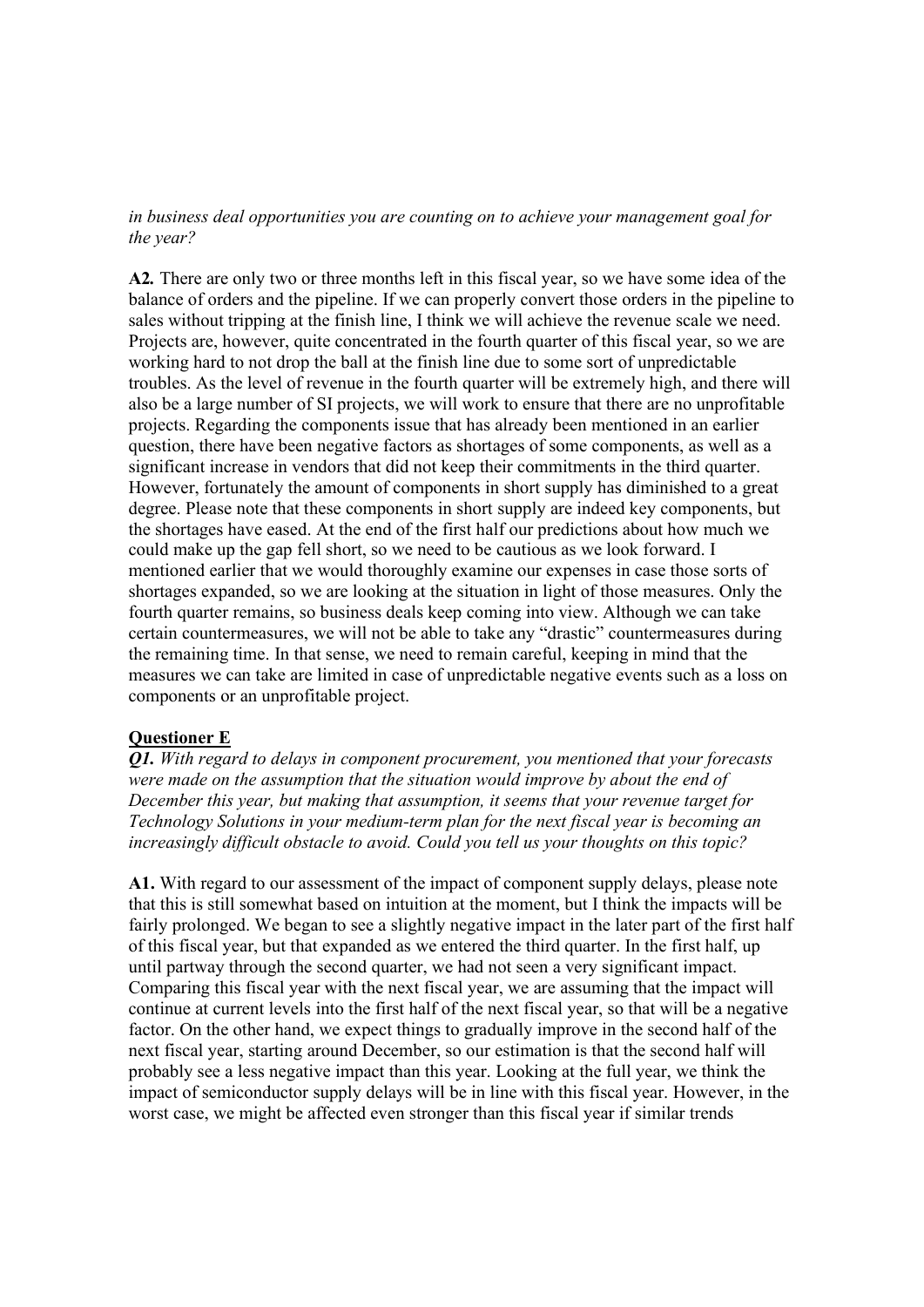continue in the first half. On the other hand, we are taking countermeasures in terms of prices, so as long as component prices do not continue to rise unceasingly, we think we will be able to do some amount of mitigation in terms of profit and loss. I don't want to blame this on the Omicron variant, but in addition to the stagnation or delay of sales due to supply delays, there is also the problem that recovery of orders in certain fields are delayed, which we feel will raise the hurdles for us to meet our sales targets next fiscal year even higher. Nevertheless we still have a year from now, so we will take measures to expand sales, which include new measures such as alliances and collaborations which we are currently promoting.

*Q2. I understand that your integrated hardware business has been affected by the component supply delays, but with regard to the shift to the cloud, could you tell us what sort of efforts you have undertaken, and what sort of outcomes you have seen?*

**A2***.* With regard to the current situation, we would rather say that problem is that market areas where our integrated hardware business is larger are not really recovering, and do not think that our integrated hardware business itself has been damaged. Fujitsu Japan is also essentially moving in the direction of offering cloud based solutions, and rather than offering hardware and services, we are steering toward not just using our own cloud platforms, but also the platforms of our alliance partners as we move forward. We wouldn't say that it is only the hardware part of our integrated hardware business that is falling - it is rather the fact that the recovery is weak in fields where that sort of business is larger, such as with SME customers. We are making strong progress in our shift to the cloud, including in the field of SMEs, and we are fundamentally heading in the direction of the digital shift.

### *Q3. Please tell us about the trends at Ridgelinez. I think there is strong demand for DX consulting, but could you tell us about the state of personnel training, as well as your goals and your progress toward them in a quantitative sense?*

**A3***.* We have concentrated upstream strategic consulting talent at Ridgelinez, but we also have consulting personnel at Fujitsu itself. Ridgelinez is still quite small, consisting of around 340-350 people, but we are beginning to see steady results. Ridgelinez's revenue has currently not yet reached 10 billion yen per year, but it grew by about 40% compared to the previous year. In addition, we are also beginning to see results in the form that we were able to secure a broad range of customers. Only about 20% of Ridgeline's customers overlap with those of Fujitsu. This means that the remaining 80% do not overlap, thus Ridgelinez can reach out to CDXOs and CFOs Fujitsu couldn't approach until now as it has been focusing on CIOs and customers from information system departments. We view that as a positive result as well. In addition, we are making progress in bringing in new outside personnel. We would like to create a synergistic cycle, where Ridgelinez is handling strategic consulting, while Fujitsu is taking up the actual execution, and those results lead to new growth for Ridgelinez. We don't want Ridgelinez to be caught in the boundaries of Fujitsu, and we would like to proceed with a sense of tension that naturally Fujitsu needs to be chosen by Ridgelinez, and that Ridgelinez also needs to be chosen by Fujitsu. I think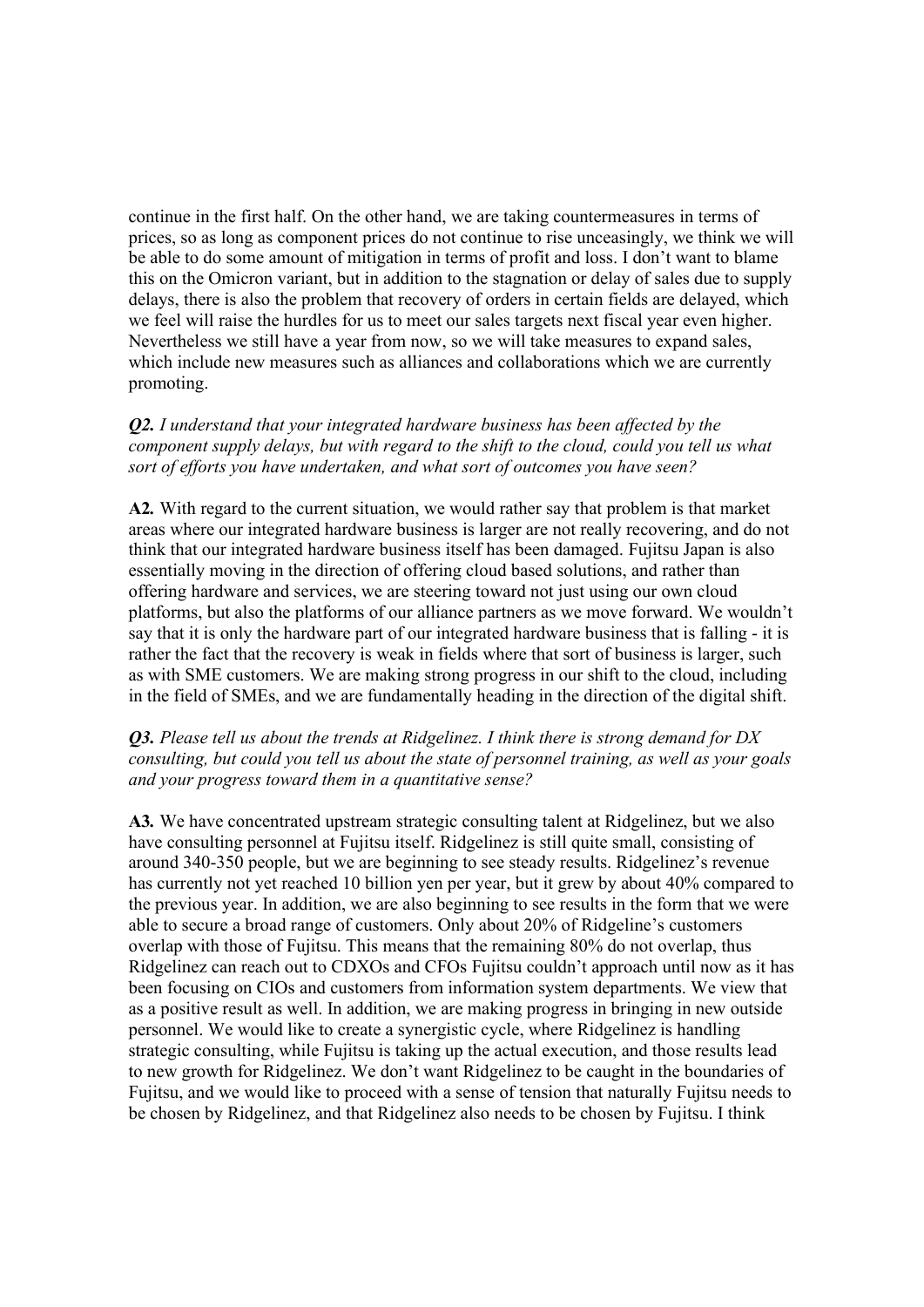there are parts that are not visible in the numbers, but I feel that they are making steady progress. Going forward, I want us to strengthen our efforts so that we can demonstrate the strengths of Ridgelinez in quantitative, concrete numbers.

# **Questioner F**

*Q1. Earlier you mentioned the fact that the components in short supply have decreased to* some degree. I would like you to comment on that in as much detail as you can. It had an *impact of 11.9 billion yen on your operating profit in the third quarter, but when will the impact of component shortages on your quarterly profits bottom out, due to factors such as future price shifting? Is there a possibility that it will spread to the fourth quarter, or even to the first half of the next fiscal year? Please explain how you perceive the impact of component shortages in terms of quarters.*

**A1***.* I cannot give further details about components that are in short supply, but the biggest bottleneck are components that are core to x86 servers. Starting in the latter part of the second quarter, we had a number of commitments fall through across a wide range of products, and while that has settled down to some degree, key parts are still in short supply. The negative impact was a loss of 11.9 billion yen in the third quarter. While we are moving forward with price shifting, we feel that the level of the negative impact in the fourth quarter will be close to that in the third quarter. We feel that the third and fourth quarters will be the bottom in terms of losses, and that we may be able to minimize the negative impact in the first half of the next fiscal year, once price shifting has taken effect. We think that the impact on revenue may well continue at about the same level through the first half of fiscal 2022. We expect that we will see some real improvement during the third quarter of the next fiscal year. As for price shifting, we have revised our prices but need to continuously keep an eye on how we can mitigate the impact of sudden jumps in component prices.

*Q2. Revenue in the fourth quarter is seasonally quite high, but do you think the negative impact on profits will be about the same as in the third quarter?*

**A2***.* Yes, that is correct.

*Q3. According to your financial plans, I think you are forecasting high growth in both revenues and profits in Solutions/Services in the fourth quarter. I think your incoming orders have recovered to some extent, but does your forecast for your fourth quarter revenue include cases where orders and sales/revenue will be recorded in the same quarter?*

**A3***.* Of course it includes cases where both orders and sales/revenue are recorded in the fourth quarter. With regard to cases in the pipeline where we receive the order and also deliver to customers in the fourth quarter, we are making necessary preparations, including allocation of our personnel. Internally, we categorize expected deals by ranks from A-C, and even among projects that have not yet made it to the contract phase, they are mostly